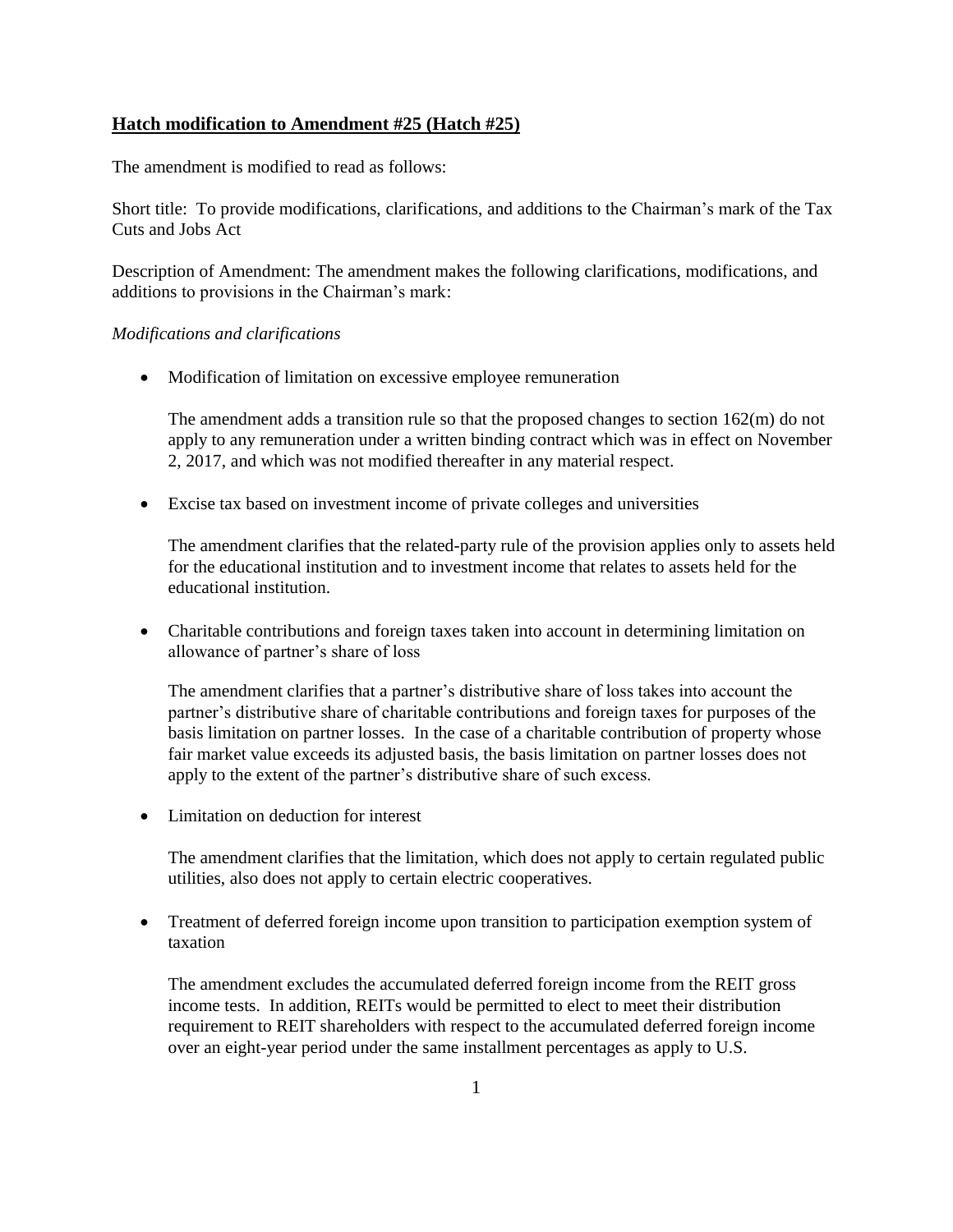shareholders who elect to pay the net tax liability resulting from the mandatory inclusion of pre-effective-date undistributed CFC earnings in eight installments.

 Modification of credit for clinical testing expenses for certain drugs for rare diseases or conditions

The amendment puts the Orphan Drug Credit rate at 27.5 percent (instead of current law's 50 percent rate), would have reporting requirements similar to those required in sections 48C and 48D, and, would further modify the mark by striking any base amount calculation and by striking the limitation regarding qualified clinical testing expenses to the extent such testing relates to a drug which has previously been approved under section 505 of the Federal Food, Drug, and Cosmetic Act.

Modification of deduction for meals provided at convenience of the employer

The amendment provides that the effective date for the provision described in the Chairman's modification to the Chairman's mark is taxable years beginning after December 31, 2025.

• Modification of net operating loss deduction

The amendment provides that the effective date for the provision described in the Chairman's modification to the Chairman's mark is taxable years beginning after December 31, 2022.

• Revenue Dependent Repeals

The amendment adds a reporting requirement for research and experimental expenditures in taxable years beginning after December 31, 2024, detailed reporting of cost of goods sold, related party payments broken down by type and separately stated, reporting with respect to all foreign derived intangible income, and a certification under penalties of perjury that income that qualifies for the deduction does not relate to the sale of products into the United States. In the case of any failure to make the return required under this section containing the information required by such section on the date prescribed thereof (determined with regard to any extension of time for filing), there shall be paid (on notice and demand by the Secretary and in the same manner as tax) by the person failing to file such return, an amount equal to \$1,000 for each day during which such failure continues, but the total amount imposed under this subsection with respect to any return shall not exceed \$250,000.

Cost basis of specified securities determined without regard to identification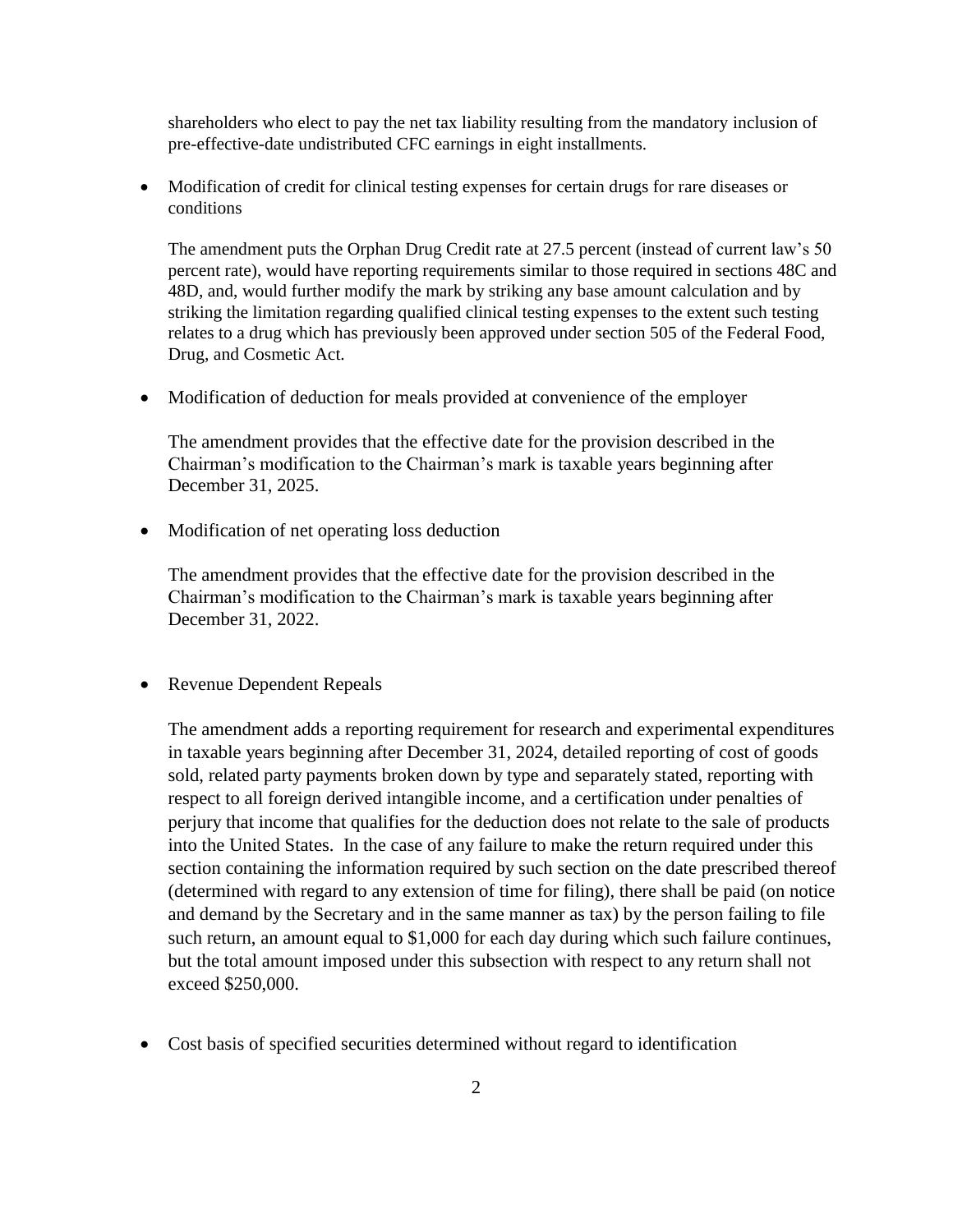The amendment provides that regulated investment companies are exempt from the firstin first-out rule.

• Modification of rehabilitation credit

The amendment provides: (1) a 20 percent credit for qualified rehabilitation expenditures with respect to a certified historic structure; and (2) that the 20 percent credit be claimed ratably over a five-year period beginning in the taxable year in which a qualified rehabilitated structure is placed in service.

 Relief for retirement plan distributions and modification of casualty loss deduction for the Mississippi River Delta flood disaster area

The amendment modifies the Chairman's modification to the Chairman's mark by adding to the definition of "Mississippi River Delta flood disaster area" an area with respect to which a major disaster was declared by the President under section 401 of the Robert T. Stafford Disaster Relief and Emergency Assistance Act before March 31, 2016, by reason of severe storms and flooding occurring in Louisiana, Texas, and Mississippi during March of 2016.

The amendment also provides that a qualified Mississippi River Delta flooding distribution is a distribution from an eligible retirement plan made on or after March 1, 2016, and before January 1, 2018, to an individual whose principal place of abode on March 1, 2016, was located in the Mississippi River Delta disaster area and who has sustained an economic loss by reason of the severe storms and flooding giving rise to the Presidential disaster declarations.

Finally, the amendment provides that in in the case of a personal casualty loss which arose in the Mississippi River Delta flood disaster area on or after March 1, 2016, where such loss was attributable to the severe storms and flooding giving rise to the Presidential declarations, such losses are deductible without regard to whether aggregate net losses exceed ten percent of a taxpayer's adjusted gross income, although in order to be deductible the losses must exceed \$500 per casualty. Additionally, such losses may be claimed in addition to the standard deduction.

## *Additions*

• Free File Program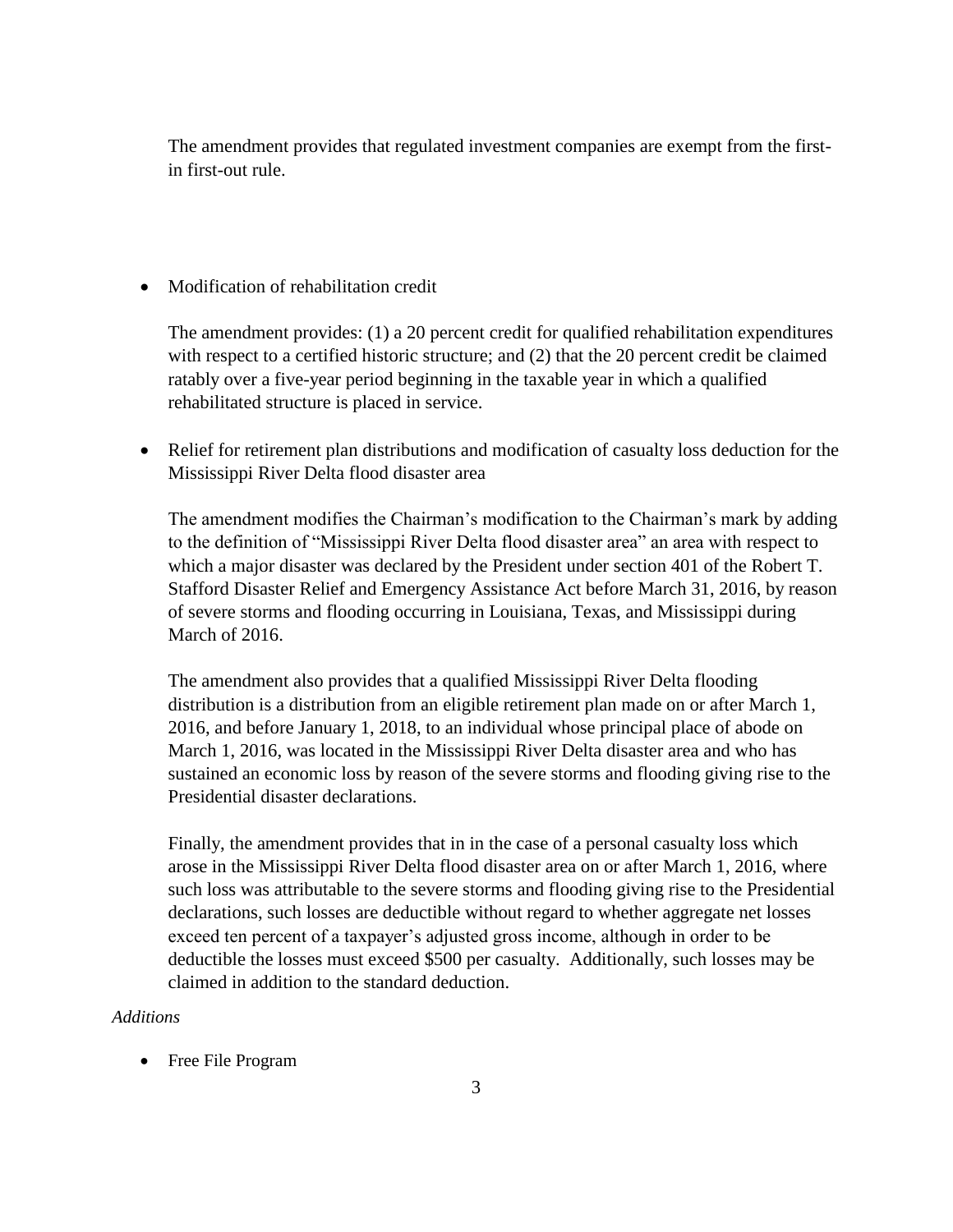The amendment codifies and permanently extends the Free File Program, first created by negotiated public rulemaking in 2002.

• To unify the tax treatment of whistleblower awards

The amendment provides an above-the-line deduction for attorney fees and courts costs paid by, or on behalf of, a taxpayer in connection with any action involving a claim under State False Claims Acts, the SEC whistleblower program, and the Commodity Futures Trading Commission whistleblower program.

• To improve the IRS whistleblower program

The amendment modifies section 7623 to define collected proceeds eligible for awards to include: (1) penalties, interest, additions to tax, and additional amounts, and (2) any proceeds under enforcement programs that the Treasury has delegated to the IRS the authority to administer, enforce, or investigate, including criminal fines and civil forfeitures, and violations of reporting requirements. This definition would also be used to determine eligibility for the enhanced reward program under which proceeds and additional amounts in dispute exceed \$2,000,000. Collected proceeds amounts would be determined without regard to whether such proceeds are available to the Secretary.

Stock compensation of insiders in expatriated corporations

The amendment increases the excise tax on stock compensation in an inversion from 15 percent to 20 percent.

• Repeal of deduction for local lobbying expenses

The amendment disallows deductions for lobbying expenses with respect to legislation before local government bodies (including Indian tribal governments). The provision would be effective for amounts paid or incurred on or after the date of enactment.

• Dividends paid reporting and deduction

The amendment adds a new requirement for corporate taxpayers that pay dividends to shareholders. Such taxpayers are required to report the total amount of dividends paid during the taxable year and the first 2 ½ months of the succeeding year. The provision would be effective for taxable years beginning after December 31, 2018. The provision permits corporations to deduct zero percent of dividends in computing taxable income subject to tax under section 11.